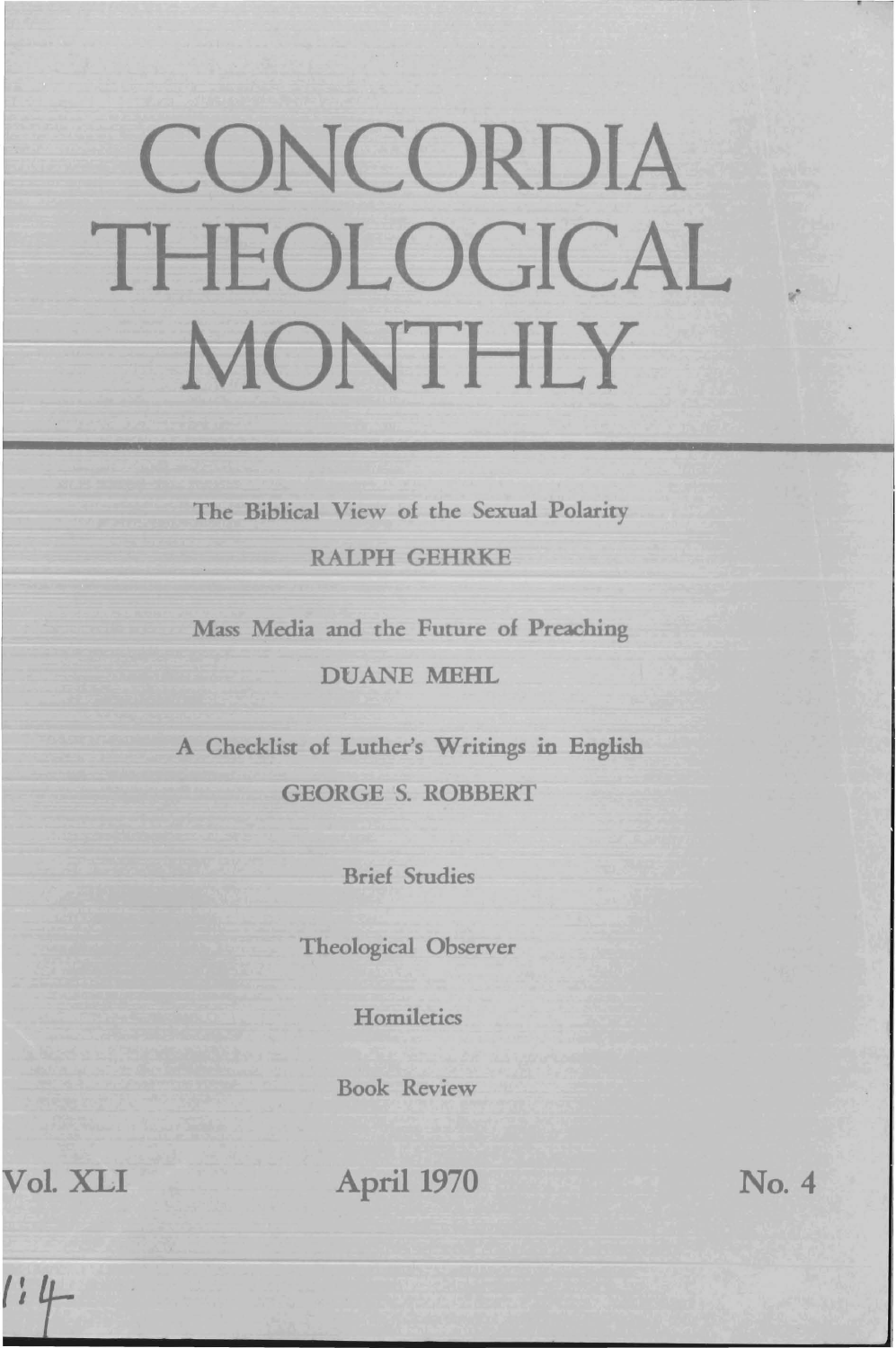## THEOLOGICAL OBSERVER

## LUTHERAN CHURCH IN THE PHILIPPINES JOINS COUNCIL

## By the Rev. David Schneider

The Lutheran Church in the Philippines (LCP) was accepted as a member of the National Council of Churches in the Philippines (NCCP), and the Rev. Alvaro Carino, current president of the LCP, was elected by the NCCP as one of *its* three vice-chairmen in separate actions taken at the National Council of Churches' biennial convention held at the Philippines Independent Church's Cathedral of the Holy Child from Nov. 28 to 30, 1969, in Manila.

The National Council took up LCP membership as one of its first items of business in order to be able to seat as official delegates the Rev. Alvaro Carino and the Rev. David Schneider, chaitman of the LCP's Commission for Ecumenical Affairs. President Carino in a 10-minute speech of response to the NCCP acceptance outlined the history of Lutheran contacts with Protestants in the Philippines and expressed the willingness of the LCP to do its best to make a positive conttibution to meeting the theological challenges and the opportunities for Christian service which face the counciL

The council took note of the statement "Christian Unity, the Lord's Supper, and the Lutheran Church," which the LCP had appended to its application for membership in order to inform NCCP members of the position it would take if accepted as a member of the NCCP. The council referred the LCP statement to *its* Commission on Studies, Civic Affairs, and Ecumenical Relations (SCAER) for study and recommendation to be presented at the next biennial NCCP convention. The LCP's application for membership, with the statement included, had been mimeographed by the NCCP general secretary and distributed to all the delegates to the convention.

The bulk of the convention time and attention was given to six "Statements of Social Concern" in which the NCCP tried to express Christian positions on questions of population and family planning, political responsibility, cultural minorities, employment and manpower development, urbanization and industrialization, and agricultural development.

The Lutheran Church began working in the Philippines, whose population is listed as 85 percent Roman Catholic, in 1946, with the Rev. Alvaro Carino as its first missionary. Protestant work had begun in the Philippines in 1898, and the Protestant groups at work in the country have a history of mutual respect and cooperation, as far as possible without compromising their basic convictions.

The Lutherans in the Philippines, related to The Lutheran Church - Missouri Synod in the U. S. A., began to discuss possible membership in the NCCP as a result of a study paper submitted by the Rev. Robert Plagens at the LCP's 1963 general conference. In 1965 an LCP committee actually suggested membership, but the church decided that the matter should be more thoroughly discussed. The LCP's Commission for Ecumenical Affairs, formed in 1967, undertook the task of further study and recommended to the church's 1968 general convention that the LCP take up membership and inform the NCCP of some of the implications which LCP's confessional stand might have within the council.

The reasons for joining the NCCP were expressed by the 1968 LCP convention as follows:

1. The LCP needs involvement with other churches in order to demonstrate the existing unity we have with them, to the extent that such unity already exists.